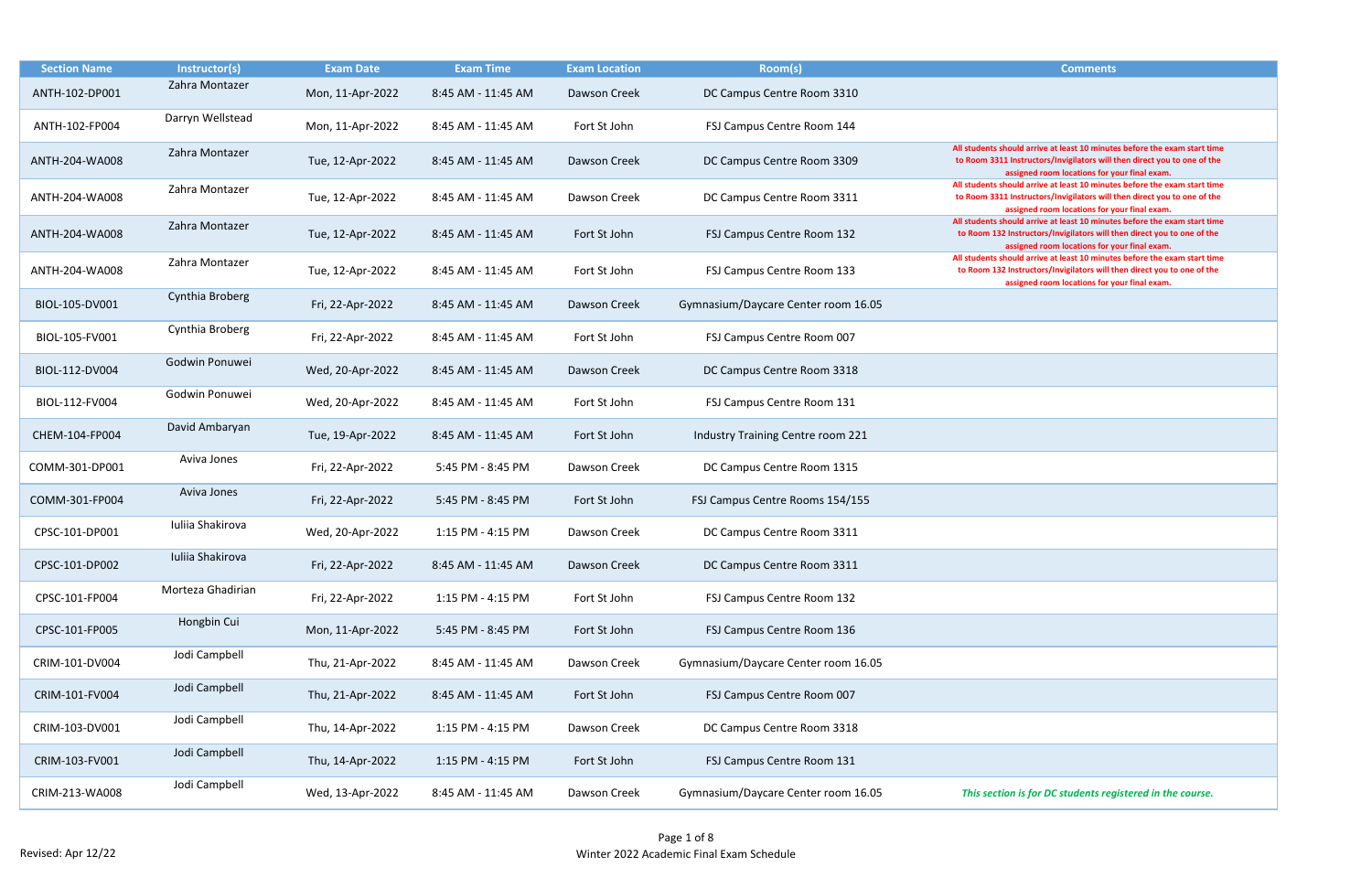| <b>Section Name</b> | Instructor(s)                | <b>Exam Date</b> | <b>Exam Time</b>   | <b>Exam Location</b> | Room(s)                              | <b>Comments</b>                                            |
|---------------------|------------------------------|------------------|--------------------|----------------------|--------------------------------------|------------------------------------------------------------|
| CRIM-213-WA008      | Jodi Campbell                | Wed, 13-Apr-2022 | 8:45 AM - 11:45 AM | Fort St John         | FSJ Campus Centre Room 007           | This section is for FSJ students registered in the course. |
| CRIM-213-WA008      | Jodi Campbell                | Wed, 13-Apr-2022 | 8:45 AM - 11:45 AM | <b>Tumbler Ridge</b> | Tumbler Ridge Campus Centre Room 111 | This section is for TR students registered in the course.  |
| ECON-102-DP001      | Brandon-Lee MacKinnon        | Tue, 19-Apr-2022 | 8:45 AM - 11:45 AM | Dawson Creek         | Gymnasium/Daycare Center room 16.05  |                                                            |
| ECON-102-FP004      | Issoufou Soumaila            | Thu, 21-Apr-2022 | 8:45 AM - 11:45 AM | Fort St John         | FSJ Campus Centre Room 007           |                                                            |
| ECON-105-DP001      | <b>Brandon-Lee MacKinnon</b> | Wed, 13-Apr-2022 | 1:15 PM - 4:15 PM  | Dawson Creek         | Gymnasium/Daycare Center room 16.05  |                                                            |
| ECON-105-FP004      | Issoufou Soumaila            | Mon, 11-Apr-2022 | 8:45 AM - 11:45 AM | Fort St John         | FSJ Campus Centre Room 007           |                                                            |
| ENGG-120-FP004      | <b>Richard Woolley</b>       | Fri, 22-Apr-2022 | 1:15 PM - 4:15 PM  | Fort St John         | FSJ Campus Centre Room 128           |                                                            |
| ENGG-125-FP004      | Morteza Ghadirian            | Wed, 20-Apr-2022 | 1:15 PM - 4:15 PM  | Fort St John         | FSJ Campus Centre Room 128           |                                                            |
| ENGL-099-DP001      | <b>Heather Harper</b>        | Mon, 11-Apr-2022 | 8:45 AM - 11:45 AM | Dawson Creek         | DC Campus Centre Room 3311           |                                                            |
| ENGL-099-FP005      | Mary Johnson                 | Wed, 13-Apr-2022 | 5:45 PM - 8:45 PM  | Fort St John         | FSJ Campus Centre Room 129           |                                                            |
| ENGL-100-DP001      | <b>Heather Harper</b>        | Tue, 19-Apr-2022 | 8:45 AM - 11:45 AM | Dawson Creek         | DC Campus Centre Room 3311           |                                                            |
| ENGL-100-FP004      | Emily Leach                  | Mon, 11-Apr-2022 | 1:15 PM - 4:15 PM  | Fort St John         | FSJ Campus Centre Room 007           |                                                            |
| ENGL-100-FP006      | Pamela den Ouden             | Tue, 19-Apr-2022 | 1:15 PM - 4:15 PM  | Fort St John         | FSJ Campus Centre Room 119           |                                                            |
| ENGL-100-FP006      | Pamela den Ouden             | Tue, 19-Apr-2022 | 1:15 PM - 4:15 PM  | Fort St John         | FSJ Campus Centre Room 120           |                                                            |
| ENGL-100-WA008      | Pamela den Ouden             | Thu, 14-Apr-2022 | 5:45 PM - 8:45 PM  | Dawson Creek         | DC Campus Centre Room 3310           | This section is for DC students registered in the course.  |
| ENGL-100-WA008      | Pamela den Ouden             | Thu, 14-Apr-2022 | 5:45 PM - 8:45 PM  | Fort St John         | FSJ Campus Centre Room 139           | This section is for FSJ students registered in the course. |
| ENGL-100-WA008      | Pamela den Ouden             | Thu, 14-Apr-2022 | 5:45 PM - 8:45 PM  | Fort Nelson          | FN Campus Centre Room 102            | This section is for FN students registered in the course.  |
| ENGL-110-DP001      | Aviva Jones                  | Thu, 21-Apr-2022 | 5:45 PM - 8:45 PM  | Dawson Creek         | DC Campus Centre Room 2310           |                                                            |
| ENGL-110-DP002      | Mary Johnson                 | Tue, 19-Apr-2022 | 1:15 PM - 4:15 PM  | Dawson Creek         | DC Campus Centre Room 3310           |                                                            |
| ENGL-110-FP004      | Emily Leach                  | Fri, 22-Apr-2022 | 5:45 PM - 8:45 PM  | Fort St John         | FSJ Campus Centre Room 007           |                                                            |
| ENGL-110-FP005      | Emily Leach                  | Fri, 22-Apr-2022 | 5:45 PM - 8:45 PM  | Fort St John         | FSJ Campus Centre Room 007           |                                                            |
| ENGL-110-FP006      | Mary Johnson                 | Wed, 20-Apr-2022 | 1:15 PM - 4:15 PM  | Fort St John         | FSJ Campus Centre Room 129           |                                                            |
| ENGL-110-FP006      | Mary Johnson                 | Wed, 20-Apr-2022 | 1:15 PM - 4:15 PM  | Fort St John         | FSJ Campus Centre Room 132           |                                                            |

| <b>Comments</b>                                 |
|-------------------------------------------------|
| n is for FSJ students registered in the course. |
| In is for TR students registered in the course. |
|                                                 |
|                                                 |
|                                                 |
|                                                 |
|                                                 |
|                                                 |
|                                                 |
|                                                 |
|                                                 |
|                                                 |
|                                                 |
|                                                 |
|                                                 |
|                                                 |
| n is for DC students registered in the course.  |
|                                                 |
| n is for FSJ students registered in the course. |
| n is for FN students registered in the course.  |
|                                                 |
|                                                 |
|                                                 |
|                                                 |
|                                                 |
|                                                 |
|                                                 |
|                                                 |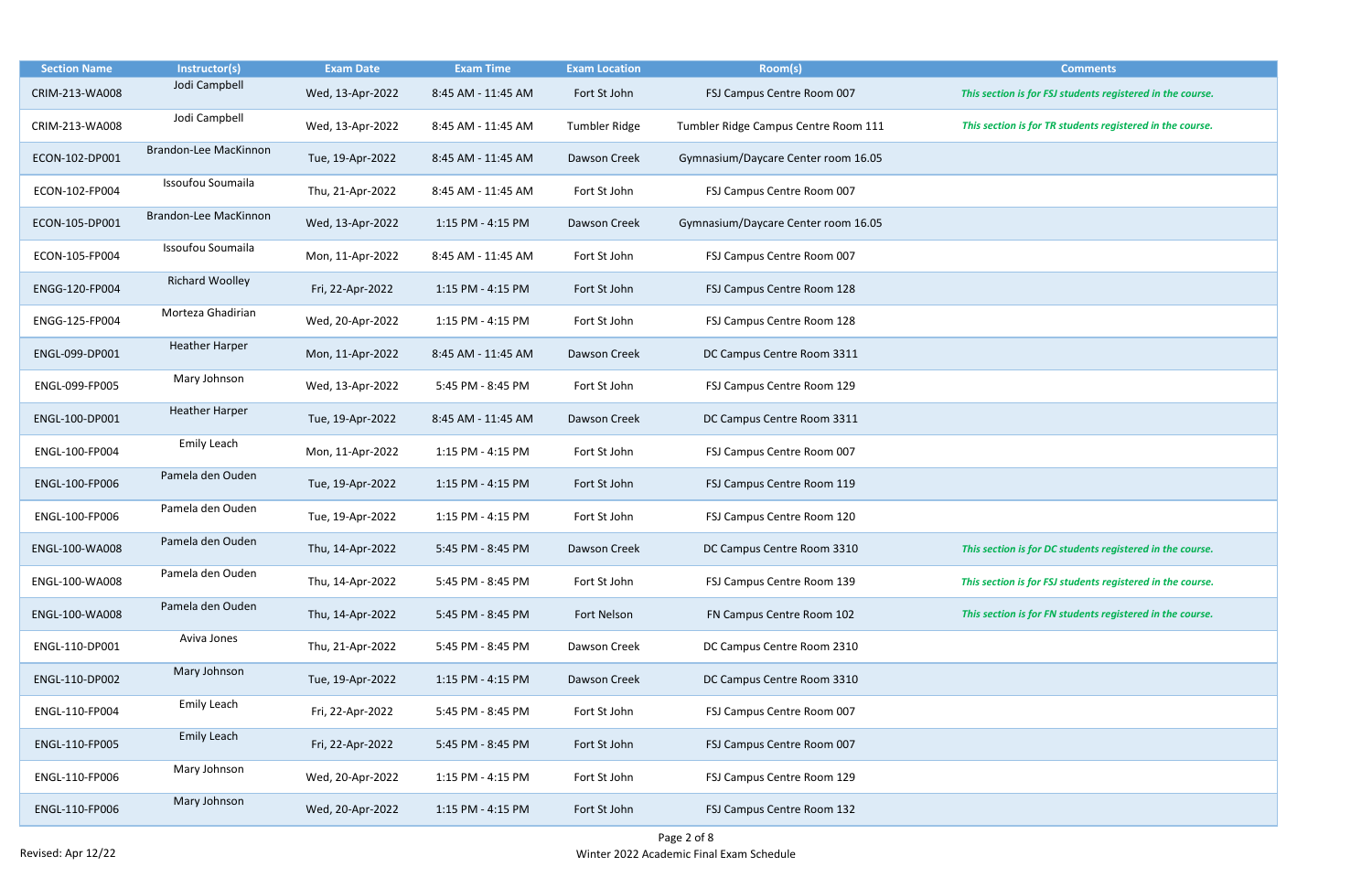| <b>Section Name</b> | Instructor(s)         | <b>Exam Date</b> | <b>Exam Time</b>   | <b>Exam Location</b> | Room(s)                              | <b>Comments</b>                                            |
|---------------------|-----------------------|------------------|--------------------|----------------------|--------------------------------------|------------------------------------------------------------|
| ENGL-110-FP006      | Mary Johnson          | Wed, 20-Apr-2022 | 1:15 PM - 4:15 PM  | Fort St John         | FSJ Campus Centre Room 133           |                                                            |
| ENGL-111-WA008      | <b>Heather Harper</b> | Wed, 20-Apr-2022 | 6:15 PM - 9:15 PM  | Dawson Creek         | DC Campus Centre Room 3309           | This section is for DC students registered in the course.  |
| ENGL-111-WA008      | <b>Heather Harper</b> | Wed, 20-Apr-2022 | 6:15 PM - 9:15 PM  | Fort St John         | FSJ Campus Centre Room 136           | This section is for FSJ students registered in the course. |
| ENGL-111-WA008      | <b>Heather Harper</b> | Wed, 20-Apr-2022 | 6:15 PM - 9:15 PM  | Chetwynd             | CH Campus Centre room 121            | This section is for CH students registered in the course.  |
| ENGL-111-WA008      | <b>Heather Harper</b> | Wed, 20-Apr-2022 | 6:15 PM - 9:15 PM  | Tumbler Ridge        | Tumbler Ridge Campus Centre Room 106 | This section is for TR students registered in the course.  |
| ENGL-230-FP004      | Sanjay Tewari         | Mon, 11-Apr-2022 | 1:15 PM - 4:15 PM  | Fort St John         | FSJ Campus Centre Room 007           |                                                            |
| FNST-102-DV004      | Eva St Jean           | Wed, 20-Apr-2022 | 8:45 AM - 11:45 AM | Dawson Creek         | DC Campus Centre Room 3311           |                                                            |
| FNST-102-FV004      | Eva St Jean           | Wed, 20-Apr-2022 | 8:45 AM - 11:45 AM | Fort St John         | FSJ Campus Centre Room 132           |                                                            |
| FNST-102-FV004      | Eva St Jean           | Wed, 20-Apr-2022 | 8:45 AM - 11:45 AM | Fort St John         | FSJ Campus Centre Room 133           |                                                            |
| FNST-102-WS004      | Eva St Jean           | Wed, 20-Apr-2022 | 8:45 AM - 11:45 AM | Chetwynd             | CH Campus Centre room 121            | This section is for CH students registered in the course.  |
| FRST-225-FP004      | Charity Blaney        | Wed, 20-Apr-2022 | 1:15 PM - 4:15 PM  | Fort St John         | FSJ Campus Centre Room 150           |                                                            |
| GEOG-112-DV004      | <b>Tuviere Omeru</b>  | Thu, 14-Apr-2022 | 8:45 AM - 11:45 AM | Dawson Creek         | DC Campus Centre Room 3318           |                                                            |
| GEOG-112-FV004      | <b>Tuviere Omeru</b>  | Thu, 14-Apr-2022 | 8:45 AM - 11:45 AM | Fort St John         | FSJ Campus Centre Room 131           |                                                            |
| GEOG-112-TV004      | <b>Tuviere Omeru</b>  | Thu, 14-Apr-2022 | 8:45 AM - 11:45 AM | <b>Tumbler Ridge</b> | Tumbler Ridge Campus Centre Room 111 |                                                            |
| HADM-320-DP001      | Kendra Kiss           | Wed, 13-Apr-2022 | 5:45 PM - 8:45 PM  | Dawson Creek         | DC Campus Centre Room 1319           |                                                            |
| HADM-330-DP001      | Kendra Kiss           | Wed, 13-Apr-2022 | 1:15 PM - 4:15 PM  | Dawson Creek         | DC Campus Centre Room 1315           |                                                            |
| HIST-103-DV001      | Rob-Roy Douglas       | Tue, 19-Apr-2022 | 1:15 PM - 4:15 PM  | Dawson Creek         | DC Campus Centre Room 3318           |                                                            |
| HIST-103-FV001      | Rob-Roy Douglas       | Tue, 19-Apr-2022 | 1:15 PM - 4:15 PM  | Fort St John         | FSJ Campus Centre Room 131           |                                                            |
| HIST-220-WA008      | Eva St Jean           | Tue, 12-Apr-2022 | 5:45 PM - 8:45 PM  | Dawson Creek         | DC Campus Centre Room 3304           | This section is for DC students registered in the course.  |
| HIST-220-WA008      | Eva St Jean           | Tue, 12-Apr-2022 | 5:45 PM - 8:45 PM  | Fort St John         | FSJ Campus Centre Room 136           | This section is for FSJ students registered in the course. |
| HIST-220-WA008      | Eva St Jean           | Tue, 12-Apr-2022 | 5:45 PM - 8:45 PM  | Chetwynd             | CH Campus Centre room 121            | This section is for CH students registered in the course.  |
| ITEC-210-FP004      | Salil Ghosh           | Tue, 12-Apr-2022 | 1:15 PM - 4:15 PM  | Fort St John         | FSJ Campus Centre Room 132           |                                                            |
| ITEC-220-FP004      | Salil Ghosh           | Wed, 13-Apr-2022 | 8:45 AM - 11:45 AM | Fort St John         | FSJ Campus Centre Room 132           |                                                            |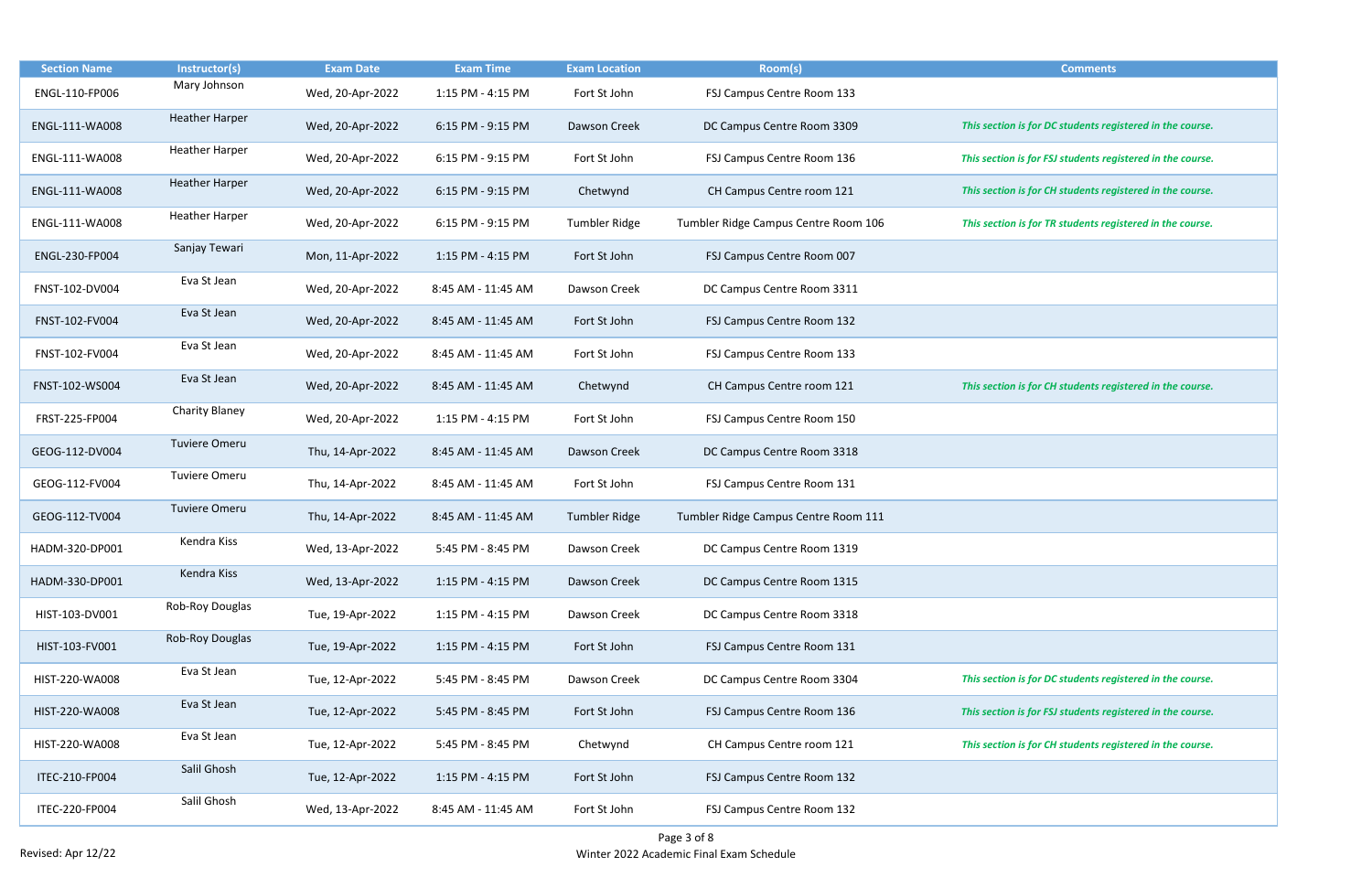| <b>Section Name</b> | Instructor(s)         | <b>Exam Date</b> | <b>Exam Time</b>   | <b>Exam Location</b> | Room(s)                             | <b>Comments</b>                                            |
|---------------------|-----------------------|------------------|--------------------|----------------------|-------------------------------------|------------------------------------------------------------|
| ITEC-240-FP004      | Salil Ghosh           | Fri, 22-Apr-2022 | 8:45 AM - 11:45 AM | Fort St John         | FSJ Campus Centre Room 132          |                                                            |
| ITEC-320-FP004      | Salil Ghosh           | Tue, 19-Apr-2022 | 1:15 PM - 4:15 PM  | Fort St John         | FSJ Campus Centre Room 132          |                                                            |
| LAND-280-FP004      | Tanya Sharko          | Fri, 22-Apr-2022 | 1:15 PM - 4:15 PM  | Fort St John         | FSJ Campus Centre Room 119          |                                                            |
| LAND-280-FP004      | Tanya Sharko          | Fri, 22-Apr-2022 | 1:15 PM - 4:15 PM  | Fort St John         | FSJ Campus Centre Room 120          |                                                            |
| MATH-102-FP004      | Hongbin Cui           | Wed, 13-Apr-2022 | 5:45 PM - 8:45 PM  | Fort St John         | FSJ Campus Centre Room 150          |                                                            |
| MATH-104-WA008      | Hongbin Cui           | Sat, 23-Apr-2022 | 1:15 PM - 4:15 PM  | Dawson Creek         | DC Campus Centre Room 3310          | This section is for DC students registered in the course.  |
| MATH-104-WA008      | Hongbin Cui           | Sat, 23-Apr-2022 | 1:15 PM - 4:15 PM  | Fort St John         | FSJ Campus Centre Room 154/155      | This section is for FSJ students registered in the course. |
| MATH-152-FP004      | Hongbin Cui           | Mon, 11-Apr-2022 | 8:45 AM - 11:45 AM | Fort St John         | FSJ Campus Centre Room 154          |                                                            |
| MATH-152-FP004      | Hongbin Cui           | Mon, 11-Apr-2022 | 8:45 AM - 11:45 AM | Fort St John         | FSJ Campus Centre Room 155          |                                                            |
| MGMT-104-DP001      | Amna Khaliq           | Wed, 13-Apr-2022 | 5:45 PM - 8:45 PM  | Dawson Creek         | DC Campus Centre Room 1315          |                                                            |
| MGMT-104-FP004      | Claude Legare         | Tue, 19-Apr-2022 | 8:45 AM - 11:45 AM | Fort St John         | FSJ Campus Centre Room 132          |                                                            |
| MGMT-104-FP004      | Claude Legare         | Tue, 19-Apr-2022 | 8:45 AM - 11:45 AM | Fort St John         | FSJ Campus Centre Room 133          |                                                            |
| MGMT-104-WA008      | Amna Khaliq           | Thu, 21-Apr-2022 | 1:15 PM - 4:15 PM  | Dawson Creek         | DC Campus Centre Room 3309          | This section is for DC students registered in the course.  |
| MGMT-104-WA008      | Amna Khaliq           | Thu, 21-Apr-2022 | 1:15 PM - 4:15 PM  | Fort St John         | FSJ Campus Centre Room 129          | This section is for FSJ students registered in the course. |
| MGMT-107-DP001      | Amna Khaliq           | Thu, 21-Apr-2022 | 8:45 AM - 11:45 AM | Dawson Creek         | DC Campus Centre Room 1315          |                                                            |
| MGMT-107-FP004      | <b>Faisal Rashid</b>  | Wed, 20-Apr-2022 | 8:45 AM - 11:45 AM | Fort St John         | FSJ Campus Centre Room 154/155      |                                                            |
| MGMT-109-DP001      | Amna Khaliq           | Thu, 14-Apr-2022 | 1:15 PM - 4:15 PM  | Dawson Creek         | DC Campus Centre Room 3310          |                                                            |
| MGMT-109-FP004      | Serdar Poyraz         | Wed, 20-Apr-2022 | 1:15 PM - 4:15 PM  | Fort St John         | FSJ Campus Centre Room 007          |                                                            |
| MGMT-120-DP001      | Marcelle Allen        | Mon, 11-Apr-2022 | 1:15 PM - 4:15 PM  | Dawson Creek         | DC Campus Centre Room 1315          |                                                            |
| MGMT-120-FP004      | Claude Legare         | Thu, 21-Apr-2022 | 8:45 AM - 11:45 AM | Fort St John         | FSJ Campus Centre Room 132          |                                                            |
| MGMT-120-FP004      | Claude Legare         | Thu, 21-Apr-2022 | 8:45 AM - 11:45 AM | Fort St John         | FSJ Campus Centre Room 133          |                                                            |
| MGMT-150-DP001      | Brandon-Lee MacKinnon | Thu, 21-Apr-2022 | 5:45 PM - 8:45 PM  | Dawson Creek         | Gymnasium/Daycare Center room 16.05 |                                                            |
| MGMT-150-FP004      | <b>Faisal Rashid</b>  | Thu, 14-Apr-2022 | 1:15 PM - 4:15 PM  | Fort St John         | FSJ Campus Centre Room 154/155      |                                                            |

| <b>Comments</b>                                 |
|-------------------------------------------------|
|                                                 |
|                                                 |
|                                                 |
|                                                 |
|                                                 |
|                                                 |
|                                                 |
|                                                 |
|                                                 |
|                                                 |
| In is for DC students registered in the course. |
|                                                 |
| n is for FSJ students registered in the course. |
|                                                 |
|                                                 |
|                                                 |
|                                                 |
|                                                 |
|                                                 |
|                                                 |
|                                                 |
|                                                 |
|                                                 |
| n is for DC students registered in the course.  |
|                                                 |
| n is for FSJ students registered in the course. |
|                                                 |
|                                                 |
|                                                 |
|                                                 |
|                                                 |
|                                                 |
|                                                 |
|                                                 |
|                                                 |
|                                                 |
|                                                 |
|                                                 |
|                                                 |
|                                                 |
|                                                 |
|                                                 |
|                                                 |
|                                                 |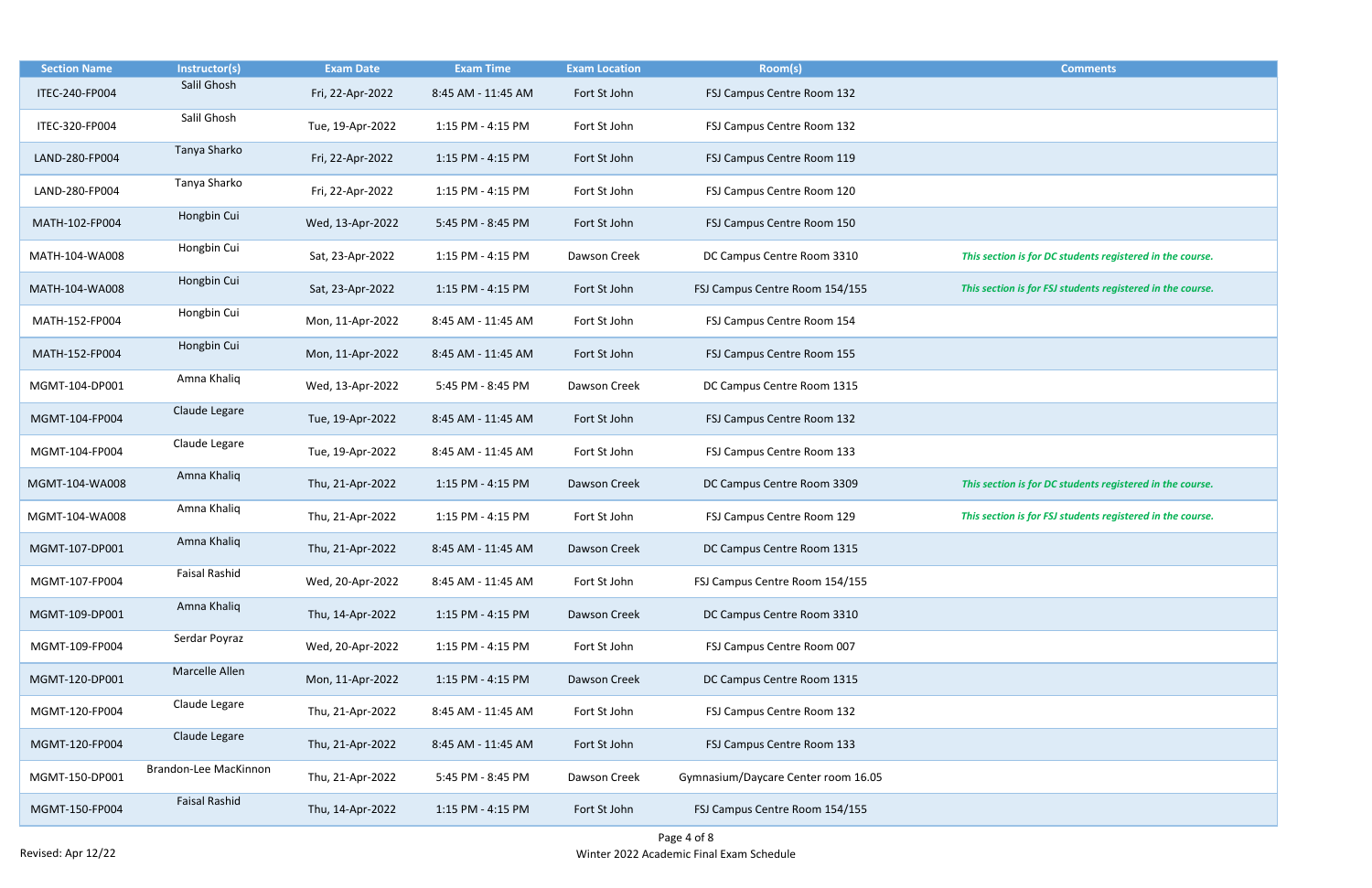| <b>Section Name</b> | Instructor(s)         | <b>Exam Date</b> | <b>Exam Time</b>   | <b>Exam Location</b> | Room(s)                             | <b>Comments</b>                                                                                                                                                                                     |
|---------------------|-----------------------|------------------|--------------------|----------------------|-------------------------------------|-----------------------------------------------------------------------------------------------------------------------------------------------------------------------------------------------------|
| MGMT-202-FP004      | Serdar Poyraz         | Tue, 12-Apr-2022 | 1:15 PM - 4:15 PM  | Fort St John         | FSJ Campus Centre Room 104          |                                                                                                                                                                                                     |
| MGMT-203-FP004      | Serdar Poyraz         | Tue, 19-Apr-2022 | 8:45 AM - 11:45 AM | Fort St John         | FSJ Campus Centre Room 131          |                                                                                                                                                                                                     |
| MGMT-204-DP001      | Amna Khaliq           | Wed, 20-Apr-2022 | 8:45 AM - 11:45 AM | Dawson Creek         | DC Campus Centre Room 1315          |                                                                                                                                                                                                     |
| MGMT-204-FP004      | Claude Legare         | Sat, 23-Apr-2022 | 8:45 AM - 11:45 AM | Fort St John         | FSJ Campus Centre Room 132          |                                                                                                                                                                                                     |
| MGMT-204-FP004      | Claude Legare         | Sat, 23-Apr-2022 | 8:45 AM - 11:45 AM | Fort St John         | FSJ Campus Centre Room 133          |                                                                                                                                                                                                     |
| MGMT-210-WA008      | Amna Khaliq           | Thu, 14-Apr-2022 | 8:45 AM - 11:45 AM | Dawson Creek         | DC Campus Centre Room 3311          | This section is for DC students registered in the course.                                                                                                                                           |
| MGMT-210-WA008      | Amna Khaliq           | Thu, 14-Apr-2022 | 8:45 AM - 11:45 AM | Fort St John         | FSJ Campus Centre Room 132          | This section is for FSJ students registered in the course.                                                                                                                                          |
| MGMT-217-FP004      | Joseph Ndiangui       | Wed, 13-Apr-2022 | 5:45 PM - 8:45 PM  | Fort St John         | FSJ Campus Centre Room 007          |                                                                                                                                                                                                     |
| MGMT-221-DP001      | Brandon-Lee MacKinnon | Mon, 11-Apr-2022 | 1:15 PM - 4:15 PM  | Dawson Creek         | Gymnasium/Daycare Center room 16.05 |                                                                                                                                                                                                     |
| MGMT-221-FP004      | Serdar Poyraz         | Mon, 11-Apr-2022 | 1:15 PM - 4:15 PM  | Fort St John         | FSJ Campus Centre Room 007          |                                                                                                                                                                                                     |
| MGMT-225-DP001      | Marcelle Allen        | Mon, 11-Apr-2022 | 8:45 AM - 11:45 AM | Dawson Creek         | DC Campus Centre Room 1315          |                                                                                                                                                                                                     |
| MGMT-225-FP004      | Claude Legare         | Wed, 20-Apr-2022 | 5:45 PM - 8:45 PM  | Fort St John         | FSJ Campus Centre Room 132          |                                                                                                                                                                                                     |
| MGMT-225-FP004      | Claude Legare         | Wed, 20-Apr-2022 | 5:45 PM - 8:45 PM  | Fort St John         | FSJ Campus Centre Room 133          |                                                                                                                                                                                                     |
| MGMT-228-WA008      | Barbara Jackson       | Fri, 22-Apr-2022 | 1:15 PM - 4:15 PM  | Dawson Creek         | DC Campus Centre Room 3311          | This section is for DC students registered in the course.                                                                                                                                           |
| MGMT-228-WA008      | Barbara Jackson       | Fri, 22-Apr-2022 | 1:15 PM - 4:15 PM  | Fort St John         | FSJ Campus Centre Room 129          | All students should arrive at least 10 minutes before the exam start tir<br>to Room 129 Instructors/Invigilators will then direct you to one of th<br>assigned room locations for your final exam.  |
| MGMT-228-WA008      | Barbara Jackson       | Fri, 22-Apr-2022 | 1:15 PM - 4:15 PM  | Fort St John         | FSJ Campus Centre Room 133          | All students should arrive at least 10 minutes before the exam start tire<br>to Room 129 Instructors/Invigilators will then direct you to one of th<br>assigned room locations for your final exam. |
| MGMT-260-FP004      | Joseph Ndiangui       | Wed, 13-Apr-2022 | 1:15 PM - 4:15 PM  | Fort St John         | FSJ Campus Centre Room 154/155      |                                                                                                                                                                                                     |
| MGMT-261-DP001      | Brandon-Lee MacKinnon | Tue, 19-Apr-2022 | 1:15 PM - 4:15 PM  | Dawson Creek         | Gymnasium/Daycare Center room 16.05 |                                                                                                                                                                                                     |
| MGMT-261-FP004      | Joseph Ndiangui       | Thu, 21-Apr-2022 | 8:45 AM - 11:45 AM | Fort St John         | FSJ Campus Centre Room 154/155      |                                                                                                                                                                                                     |
| MGMT-290-WA009      | Hongbin Cui           | Sat, 23-Apr-2022 | 1:15 PM - 4:15 PM  | Dawson Creek         | DC Campus Centre Room 3310          | This section is for DC students registered in the course.                                                                                                                                           |
| MGMT-290-WA009      | Hongbin Cui           | Sat, 23-Apr-2022 | 1:15 PM - 4:15 PM  | Fort St John         | FSJ Campus Centre Room 154/155      | This section is for FSJ students registered in the course.                                                                                                                                          |
| MGMT-295-WS001      | Brandon-Lee MacKinnon | Tue, 19-Apr-2022 | 5:45 PM - 8:45 PM  | Dawson Creek         | DC Campus Centre Room 3309          |                                                                                                                                                                                                     |

| <b>Comments</b>                                                                                                                                      |
|------------------------------------------------------------------------------------------------------------------------------------------------------|
|                                                                                                                                                      |
|                                                                                                                                                      |
|                                                                                                                                                      |
|                                                                                                                                                      |
|                                                                                                                                                      |
|                                                                                                                                                      |
|                                                                                                                                                      |
|                                                                                                                                                      |
|                                                                                                                                                      |
|                                                                                                                                                      |
|                                                                                                                                                      |
| This section is for DC students registered in the course.                                                                                            |
|                                                                                                                                                      |
| This section is for FSJ students registered in the course.                                                                                           |
|                                                                                                                                                      |
|                                                                                                                                                      |
|                                                                                                                                                      |
|                                                                                                                                                      |
|                                                                                                                                                      |
|                                                                                                                                                      |
|                                                                                                                                                      |
|                                                                                                                                                      |
|                                                                                                                                                      |
|                                                                                                                                                      |
|                                                                                                                                                      |
|                                                                                                                                                      |
|                                                                                                                                                      |
|                                                                                                                                                      |
| This section is for DC students registered in the course.                                                                                            |
| All students should arrive at least 10 minutes before the exam start time                                                                            |
| to Room 129 Instructors/Invigilators will then direct you to one of the                                                                              |
| assigned room locations for your final exam.                                                                                                         |
| All students should arrive at least 10 minutes before the exam start time<br>to Room 129 Instructors/Invigilators will then direct you to one of the |
| assigned room locations for your final exam.                                                                                                         |
|                                                                                                                                                      |
|                                                                                                                                                      |
|                                                                                                                                                      |
|                                                                                                                                                      |
|                                                                                                                                                      |
|                                                                                                                                                      |
|                                                                                                                                                      |
| This section is for DC students registered in the course.                                                                                            |
| This section is for FSJ students registered in the course.                                                                                           |
|                                                                                                                                                      |
|                                                                                                                                                      |
|                                                                                                                                                      |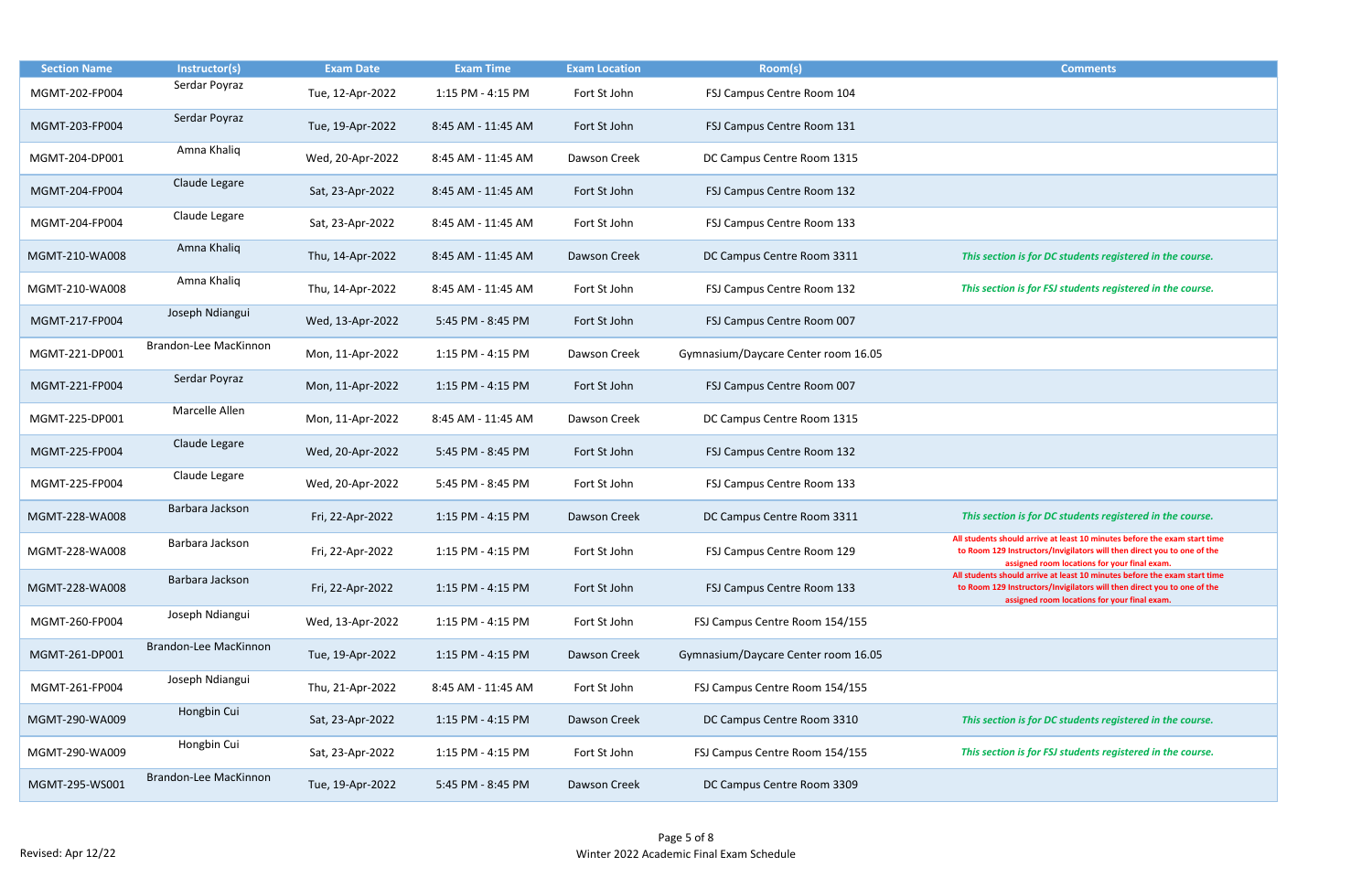| <b>Comments</b>                                                                                                                                       |
|-------------------------------------------------------------------------------------------------------------------------------------------------------|
|                                                                                                                                                       |
|                                                                                                                                                       |
|                                                                                                                                                       |
|                                                                                                                                                       |
|                                                                                                                                                       |
|                                                                                                                                                       |
|                                                                                                                                                       |
|                                                                                                                                                       |
|                                                                                                                                                       |
|                                                                                                                                                       |
|                                                                                                                                                       |
|                                                                                                                                                       |
| All students should arrive at least 10 minutes before the exam start time                                                                             |
| to Room 3311 Instructors/Invigilators will then direct you to one of the                                                                              |
| assigned room locations for your final exam.                                                                                                          |
| All students should arrive at least 10 minutes before the exam start time<br>to Room 3311 Instructors/Invigilators will then direct you to one of the |
| assigned room locations for your final exam.                                                                                                          |
| All students should arrive at least 10 minutes before the exam start time                                                                             |
| to Room 132 Instructors/Invigilators will then direct you to one of the<br>assigned room locations for your final exam.                               |
| All students should arrive at least 10 minutes before the exam start time                                                                             |
| to Room 132 Instructors/Invigilators will then direct you to one of the                                                                               |
| assigned room locations for your final exam.                                                                                                          |
|                                                                                                                                                       |
|                                                                                                                                                       |
|                                                                                                                                                       |
|                                                                                                                                                       |
|                                                                                                                                                       |
|                                                                                                                                                       |
|                                                                                                                                                       |
|                                                                                                                                                       |
|                                                                                                                                                       |
|                                                                                                                                                       |
|                                                                                                                                                       |
|                                                                                                                                                       |
|                                                                                                                                                       |
|                                                                                                                                                       |
|                                                                                                                                                       |
|                                                                                                                                                       |
|                                                                                                                                                       |
|                                                                                                                                                       |
|                                                                                                                                                       |
|                                                                                                                                                       |
|                                                                                                                                                       |
|                                                                                                                                                       |
|                                                                                                                                                       |
|                                                                                                                                                       |

| <b>Section Name</b> | Instructor(s)         | <b>Exam Date</b> | <b>Exam Time</b>   | <b>Exam Location</b> | Room(s)                                  | <b>Comments</b>                                                                                                                |
|---------------------|-----------------------|------------------|--------------------|----------------------|------------------------------------------|--------------------------------------------------------------------------------------------------------------------------------|
| MGMT-295-WS001      | Brandon-Lee MacKinnon | Tue, 19-Apr-2022 | 5:45 PM - 8:45 PM  | Dawson Creek         | DC Campus Centre Room 3311               |                                                                                                                                |
| MGMT-295-WS001      | Brandon-Lee MacKinnon | Tue, 19-Apr-2022 | 5:45 PM - 8:45 PM  | Fort St John         | FSJ Campus Centre Room 132               |                                                                                                                                |
| MGMT-295-WS001      | Brandon-Lee MacKinnon | Tue, 19-Apr-2022 | 5:45 PM - 8:45 PM  | Fort St John         | FSJ Campus Centre Room 133               |                                                                                                                                |
| MGMT-301-DP001      | Marcelle Allen        | Thu, 21-Apr-2022 | 5:45 PM - 8:45 PM  | Dawson Creek         | DC Campus Centre Room 1315               |                                                                                                                                |
| MGMT-301-FP004      | <b>Faisal Rashid</b>  | Tue, 19-Apr-2022 | 8:45 AM - 11:45 AM | Fort St John         | FSJ Campus Centre Room 154/155           |                                                                                                                                |
| MGMT-302-FP004      | Joseph Ndiangui       | Thu, 21-Apr-2022 | 5:45 PM - 8:45 PM  | Fort St John         | FSJ Campus Centre Room 007               |                                                                                                                                |
| MGMT-303-WA008      | Penny Gagnon          | Tue, 12-Apr-2022 | 8:45 AM - 11:45 AM | Dawson Creek         | DC Campus Centre Room 3309               | All students should arrive at least 10 minute<br>to Room 3311 Instructors/Invigilators will t<br>assigned room locations for y |
| MGMT-303-WA008      | Penny Gagnon          | Tue, 12-Apr-2022 | 8:45 AM - 11:45 AM | <b>Dawson Creek</b>  | DC Campus Centre Room 3311               | All students should arrive at least 10 minute<br>to Room 3311 Instructors/Invigilators will t<br>assigned room locations for y |
| MGMT-303-WA008      | Penny Gagnon          | Tue, 12-Apr-2022 | 8:45 AM - 11:45 AM | Fort St John         | FSJ Campus Centre Room 132               | All students should arrive at least 10 minute<br>to Room 132 Instructors/Invigilators will t<br>assigned room locations for y  |
| MGMT-303-WA008      | Penny Gagnon          | Tue, 12-Apr-2022 | 8:45 AM - 11:45 AM | Fort St John         | FSJ Campus Centre Room 133               | All students should arrive at least 10 minute<br>to Room 132 Instructors/Invigilators will t<br>assigned room locations for y  |
| MGMT-430-DP001      | Marcelle Allen        | Thu, 21-Apr-2022 | 8:45 AM - 11:45 AM | Dawson Creek         | DC Campus Centre Room 1319               |                                                                                                                                |
| MGMT-430-FP004      | Joseph Ndiangui       | Mon, 11-Apr-2022 | 5:45 PM - 8:45 PM  | Fort St John         | FSJ Campus Centre Room 007               |                                                                                                                                |
| PALE-201-DV001      | Lisa Buckley          | Tue, 19-Apr-2022 | 6:15 PM - 9:15 PM  | Dawson Creek         | DC Campus Centre Room 3304               |                                                                                                                                |
| PALE-201-FV001      | Lisa Buckley          | Tue, 19-Apr-2022 | 6:15 PM - 9:15 PM  | Fort St John         | FSJ Campus Centre Room 129               |                                                                                                                                |
| PHIL-111-DV004      | Darryn Wellstead      | Thu, 21-Apr-2022 | 8:45 AM - 11:45 AM | Dawson Creek         | DC Campus Centre Room 3311               |                                                                                                                                |
| PHIL-111-FV004      | Darryn Wellstead      | Thu, 21-Apr-2022 | 8:45 AM - 11:45 AM | Fort St John         | FSJ Campus Centre Room 131               |                                                                                                                                |
| PHIL-111-TV004      | Darryn Wellstead      | Thu, 21-Apr-2022 | 8:45 AM - 11:45 AM | <b>Tumbler Ridge</b> | Tumbler Ridge Campus Centre Room 111     |                                                                                                                                |
| PHYS-104-FP004      | Morteza Ghadirian     | Wed, 20-Apr-2022 | 8:45 AM - 11:45 AM | Fort St John         | <b>Industry Training Centre Room 221</b> |                                                                                                                                |
| POLI-101-DV001      | Rob-Roy Douglas       | Tue, 19-Apr-2022 | 8:45 AM - 11:45 AM | Dawson Creek         | Gymnasium/Daycare Center room 16.05      |                                                                                                                                |
| POLI-101-FP004      | Eva St Jean           | Wed, 13-Apr-2022 | 1:15 PM - 4:15 PM  | Fort St John         | FSJ Campus Centre Room 132               |                                                                                                                                |
| POLI-101-FP004      | Eva St Jean           | Wed, 13-Apr-2022 | 1:15 PM - 4:15 PM  | Fort St John         | FSJ Campus Centre Room 133               |                                                                                                                                |
| POLI-101-TV001      | Rob-Roy Douglas       | Tue, 19-Apr-2022 | 8:45 AM - 11:45 AM | <b>Tumbler Ridge</b> | Tumbler Ridge Campus Centre Room 101     |                                                                                                                                |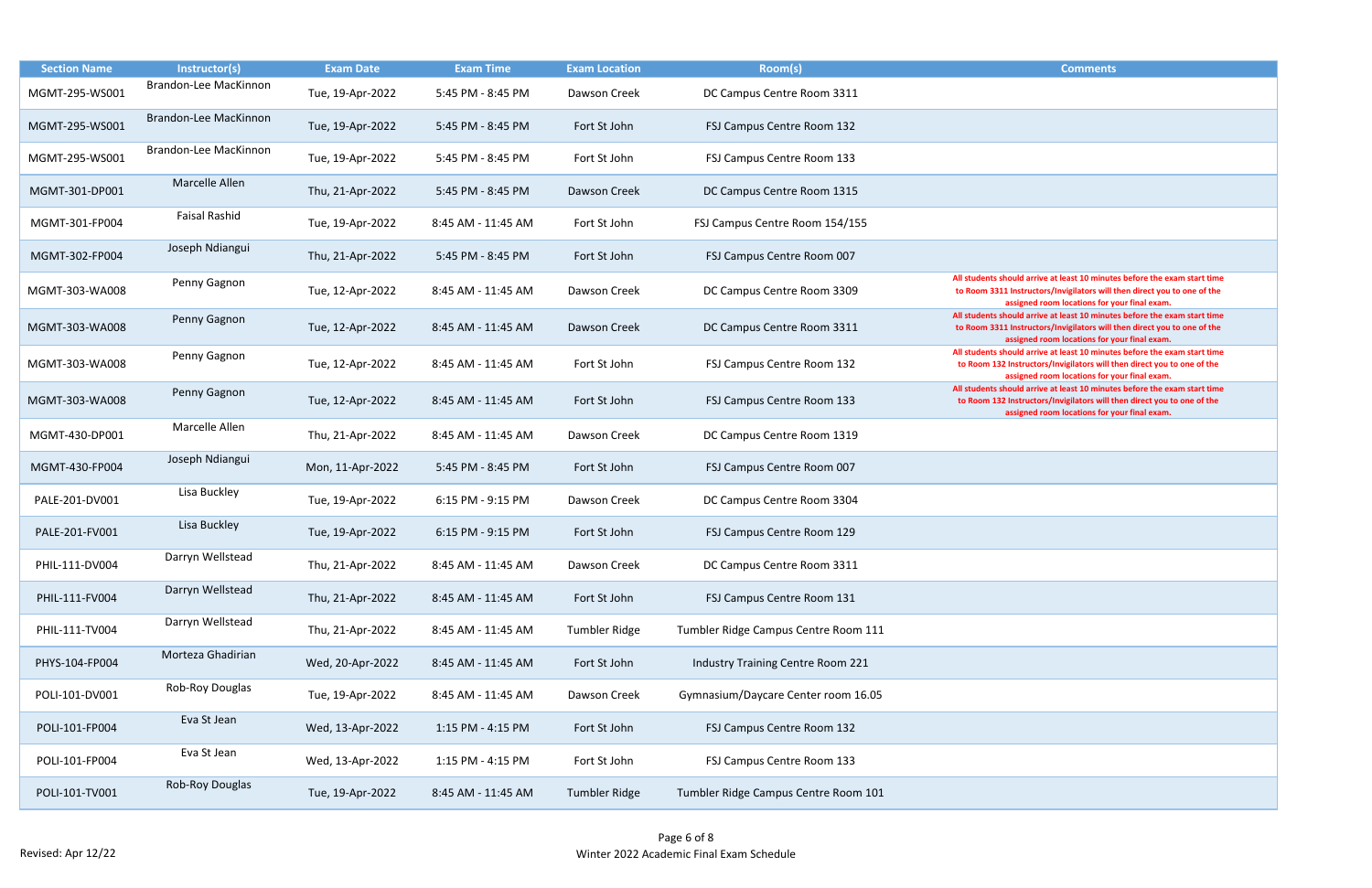| <b>Section Name</b> | Instructor(s)       | <b>Exam Date</b> | <b>Exam Time</b>   | <b>Exam Location</b> | Room(s)                              | <b>Comments</b>                                            |
|---------------------|---------------------|------------------|--------------------|----------------------|--------------------------------------|------------------------------------------------------------|
| PSYC-102-DV001      | Tanya Clary         | Tue, 12-Apr-2022 | 1:15 PM - 4:15 PM  | Dawson Creek         | DC Campus Centre Room 3310           |                                                            |
| PSYC-102-FP004      | <b>Istvan Geczy</b> | Sat, 23-Apr-2022 | 8:45 AM - 11:45 AM | Fort St John         | FSJ Campus Centre Room 129           |                                                            |
| PSYC-102-FP004      | <b>Istvan Geczy</b> | Sat, 23-Apr-2022 | 8:45 AM - 11:45 AM | Fort St John         | FSJ Campus Centre Room 136           |                                                            |
| PSYC-220-DP001      | Tanya Clary         | Tue, 19-Apr-2022 | 8:45 AM - 11:45 AM | Dawson Creek         | DC Campus Centre Room 3310           |                                                            |
| PSYC-224-DP001      | Iuliia Shakirova    | Thu, 14-Apr-2022 | 1:15 PM - 4:15 PM  | Dawson Creek         | Gymnasium/Daycare Center room 16.05  |                                                            |
| PSYC-224-FP004      | <b>Istvan Geczy</b> | Mon, 11-Apr-2022 | 8:45 AM - 11:45 AM | Fort St John         | FSJ Campus Centre Room 132           |                                                            |
| PSYC-224-FP004      | <b>Istvan Geczy</b> | Mon, 11-Apr-2022 | 8:45 AM - 11:45 AM | Fort St John         | FSJ Campus Centre Room 133           |                                                            |
| PSYC-224-WA008      | Iuliia Shakirova    | Sat, 23-Apr-2022 | 5:45 PM - 8:45 PM  | Dawson Creek         | DC Campus Centre Room 3311           | This section is for DC students registered in the course.  |
| PSYC-224-WA008      | Iuliia Shakirova    | Sat, 23-Apr-2022 | 5:45 PM - 8:45 PM  | Fort St John         | FSJ Campus Centre Room 136           | This section is for FSJ students registered in the course. |
| PSYC-230-DP001      | Iuliia Shakirova    | Thu, 21-Apr-2022 | 1:15 PM - 4:15 PM  | Dawson Creek         | DC Campus Centre Room 3310           |                                                            |
| PSYC-235-FV004      | <b>Istvan Geczy</b> | Wed, 20-Apr-2022 | 1:15 PM - 4:15 PM  | Fort St John         | FSJ Campus Centre Room 129           |                                                            |
| PSYC-235-FV004      | <b>Istvan Geczy</b> | Wed, 20-Apr-2022 | 1:15 PM - 4:15 PM  | Fort St John         | FSJ Campus Centre Room 132           |                                                            |
| PSYC-235-FV004      | <b>Istvan Geczy</b> | Wed, 20-Apr-2022 | 1:15 PM - 4:15 PM  | Fort St John         | FSJ Campus Centre Room 133           |                                                            |
| PSYC-235-TV004      | <b>Istvan Geczy</b> | Wed, 20-Apr-2022 | 1:15 PM - 4:15 PM  | <b>Tumbler Ridge</b> | Tumbler Ridge Campus Centre Room 106 |                                                            |
| SOCI-102-DP001      | Zahra Montazer      | Mon, 11-Apr-2022 | 1:15 PM - 4:15 PM  | Dawson Creek         | DC Campus Centre Room 3311           |                                                            |
| SOCI-102-FP004      | Darryn Wellstead    | Mon, 11-Apr-2022 | 1:15 PM - 4:15 PM  | Fort St John         | FSJ Campus Centre Room 154           |                                                            |
| SOCI-102-FP004      | Darryn Wellstead    | Mon, 11-Apr-2022 | 1:15 PM - 4:15 PM  | Fort St John         | FSJ Campus Centre Room 155           |                                                            |
| SOCI-204-DV001      | Zahra Montazer      | Wed, 13-Apr-2022 | 1:15 PM - 4:15 PM  | Dawson Creek         | DC Campus Centre Room 3309           |                                                            |
| SOCI-204-DV001      | Zahra Montazer      | Wed, 13-Apr-2022 | 1:15 PM - 4:15 PM  | Dawson Creek         | DC Campus Centre Room 3311           |                                                            |
| SOIL-230-DV004      | Adrian Renneberg    | Mon, 11-Apr-2022 | 8:45 AM - 11:45 AM | Dawson Creek         | Health Sciences room 116             |                                                            |
| SOIL-230-FV004      | Adrian Renneberg    | Mon, 11-Apr-2022 | 8:45 AM - 11:45 AM | Fort St John         | FSJ Campus Centre Room 131           |                                                            |
| SOSC-207-DP001      | Rob-Roy Douglas     | Tue, 12-Apr-2022 | 1:15 PM - 4:15 PM  | Dawson Creek         | Gymnasium/Daycare Center room 16.05  |                                                            |
| SOSC-207-FP004      | Morteza Ghadirian   | Tue, 19-Apr-2022 | 8:45 AM - 11:45 AM | Fort St John         | FSJ Campus Centre Room 144           |                                                            |

| <b>Comments</b>                                 |
|-------------------------------------------------|
|                                                 |
|                                                 |
|                                                 |
|                                                 |
|                                                 |
|                                                 |
|                                                 |
|                                                 |
|                                                 |
|                                                 |
|                                                 |
|                                                 |
|                                                 |
|                                                 |
|                                                 |
|                                                 |
|                                                 |
| on is for DC students registered in the course. |
|                                                 |
| n is for FSJ students registered in the course. |
|                                                 |
|                                                 |
|                                                 |
|                                                 |
|                                                 |
|                                                 |
|                                                 |
|                                                 |
|                                                 |
|                                                 |
|                                                 |
|                                                 |
|                                                 |
|                                                 |
|                                                 |
|                                                 |
|                                                 |
|                                                 |
|                                                 |
|                                                 |
|                                                 |
|                                                 |
|                                                 |
|                                                 |
|                                                 |
|                                                 |
|                                                 |
|                                                 |
|                                                 |
|                                                 |
|                                                 |
|                                                 |
|                                                 |